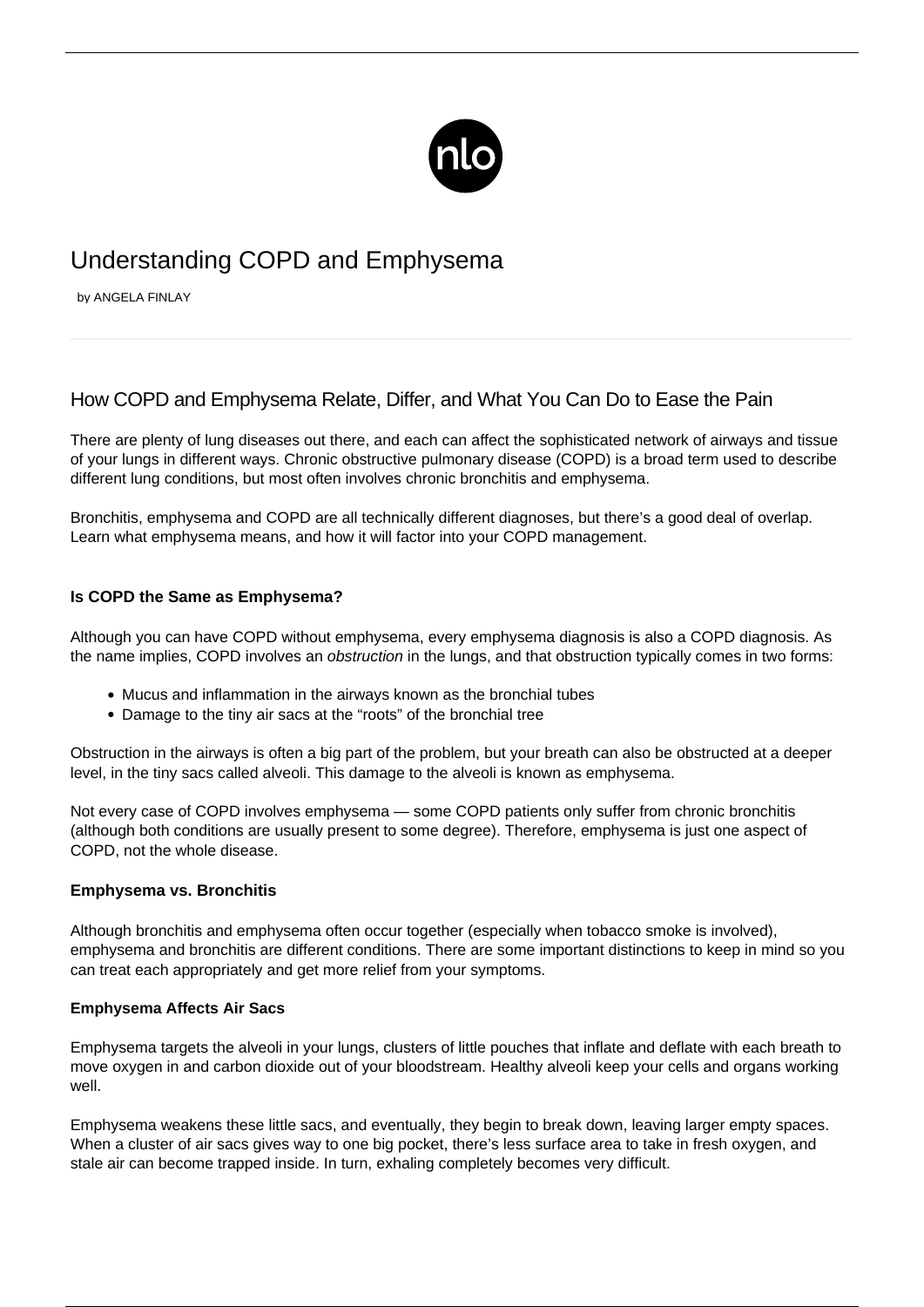# **Bronchitis Affects Airways**

With chronic bronchitis, the mucus membrane that lines your bronchial tubes swells, thickens, and begins to accumulate mucus. As the inflammation worsens, the airways narrow and less air can pass through with every breath. Wheezing and tightness are sure to follow.

Together with bronchitis, alveoli damage can lead to the characteristic cough, breathlessness, mucus and chest constriction that makes life so difficult for COPD sufferers.

## **How Smoking Can Worsen Emphysema**

The array of toxins, chemicals and carcinogens in cigarette smoke can't possibly be good for any part of your body, but these can be especially harmful to your delicate lung structures. Research suggests that smoking damages the alveoli in a few specific ways:

#### **Enzyme Reaction**

Experts suspect tobacco smoke can trigger a release of enzymes in some inflammatory cells, which might lead to emphysema.

These enzymes break down the proteins responsible for keeping the alveoli stretchy and flexible. Once the alveoli lose their elasticity, they fail to move air in and out of the bloodstream.

#### **Immune Response**

Your autoimmune system is your body's first line of defense against dangerous invaders. Although more research is needed, there is some evidence that tobacco smoke aggravates your autoimmune system, triggering a harsh response — instead of targeting outside threats to your health, it starts to attack healthy tissue in your alveoli.

# **Cell Death**

Programmed cell death (known as apoptosis) is an important part of life: it helps eliminate old and unhealthy cells to make room for new cells. However, too much apoptosis — or misdirected apoptosis — can result in damaged tissue and disease. Researchers think cigarette smoke could encourage this programmed cell death in the alveolar cells.

Next page: How to treat the symptoms of emphysema while keeping it from progressing, and more information about living with COPD and emphysema.

#### **Treating the Symptoms and Halting the Progression of COPD and Emphysema**

The first and most important step in the battle against COPD and emphysema is [quitting smoking](/importance-of-smoking-cessation-and-copd/) for good, but there are other steps to help improve your breathing, too. Although the damage from emphysema is generally permanent, the choices you make and treatment you take can slow down the progression significantly.

#### **Oral Medication**

Although medication can't solve all your problems, it can reduce them. The leading treatments for emphysema include:

- Corticosteroid inhalers (to quickly reduce inflammation and open up airways)
- Bronchodilators (a more systemic and long-lasting treatment for clearer airways)
- Supplemental oxygen (extra oxygen in each breath will help more oxygen get into your bloodstream)